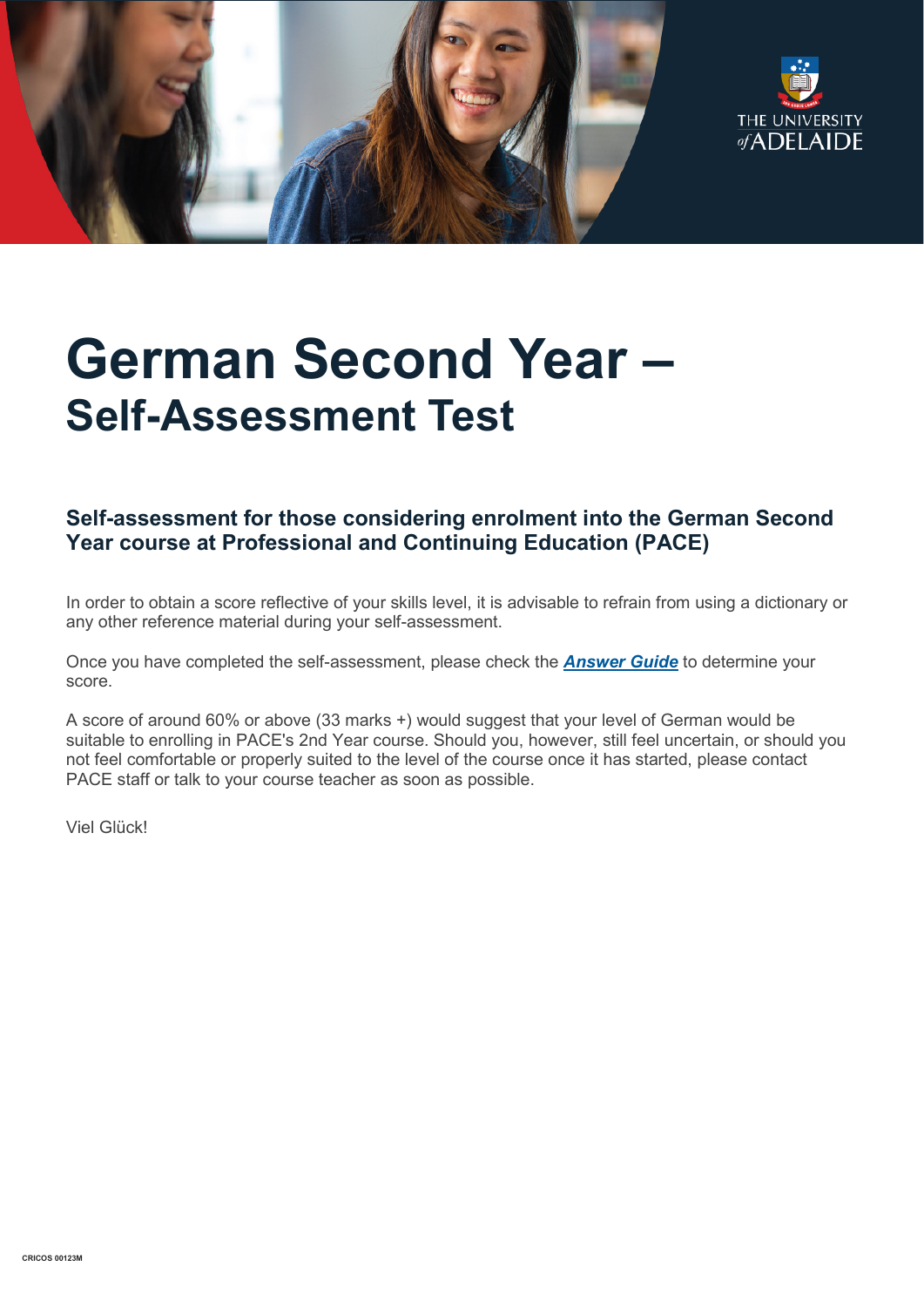

# **1. Which one of the following expressions is NOT a greeting in German? (1 mark)**

- a. Guten Morgen!
- b. Tag!
- c. Grüß Gott!
- d. Tschüss!
- e. Hallo!

**2. Please match the following common expressions with their English counterparts (punctuation in the German has deliberately been left out) (8 marks):**

| a. Danke schön          | A. No idea.          |
|-------------------------|----------------------|
| b. Wie geht es Ihnen    | B. Pardon?           |
| c. Bitte lesen Sie      | C. Thanks very much  |
| d. Wie bitte            | D. How are you?      |
| e. Ich weiß nicht       | E. I am very well.   |
| f. Entschuldigung       | F. Sorry./Excuse me. |
| g. Keine Ahnung         | G. Read, please.     |
| h. Es geht mir sehr gut | H. I don't know.     |

# **3. Which one of the following prices equals €291? Read carefully. (1 mark)**

- a. zweihundertneunzig
- b. zwölfhundertneunzig
- c. zweihundertneunzehn
- d. zwölfhundertneunzehn
- e. zweihunderteinundneunzig
- f. zwölfhunderteinundneunzig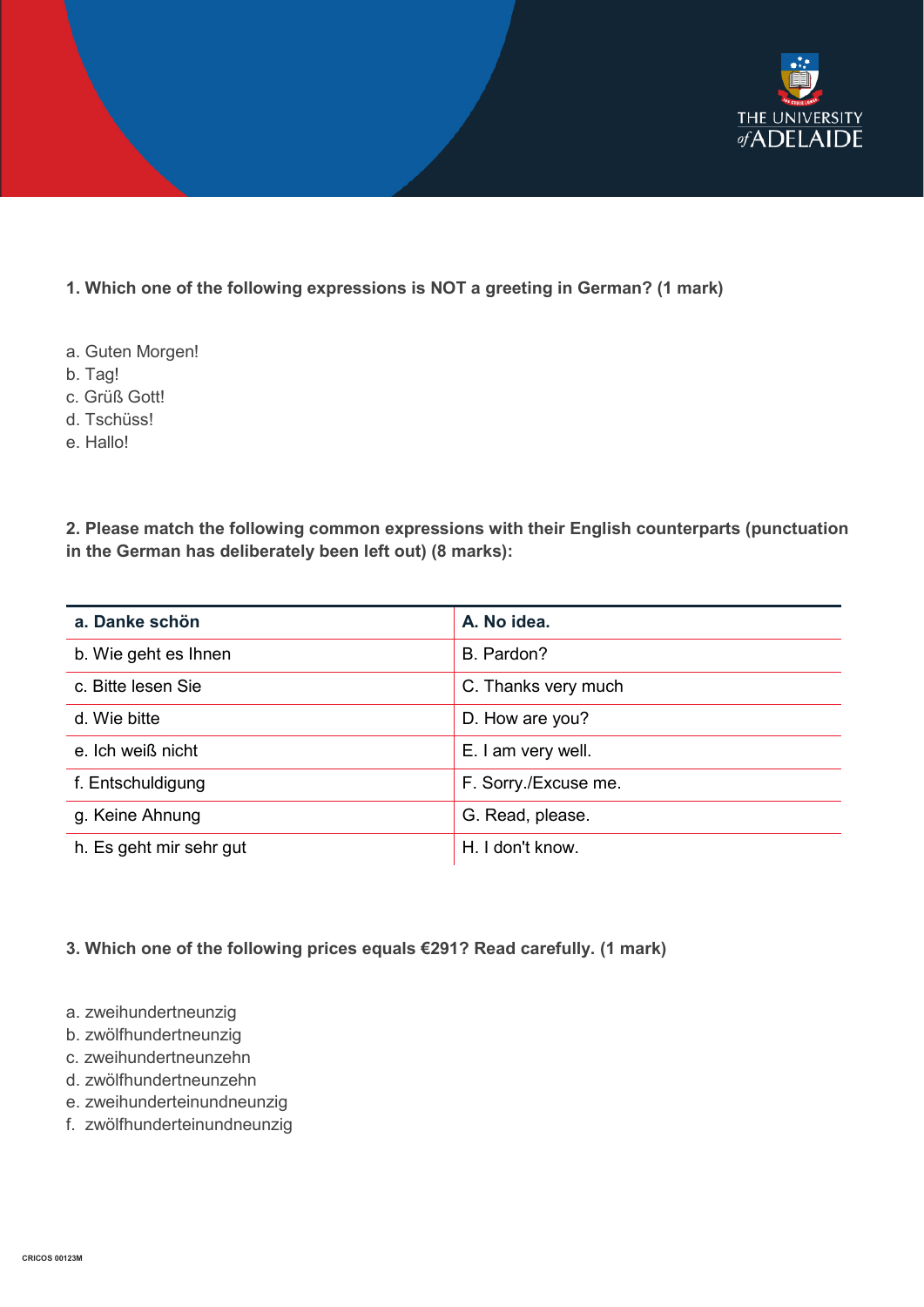

#### **4. Please fill in the gaps. (8 marks)**

| a. Und wer | Sie? - Mein Name        | Bohne, Manfred Bohne. |
|------------|-------------------------|-----------------------|
| b. Wie     | $du$ ? - Ich            | Steffi.               |
| C.         | wohnen Sie? - Ich wohne | Berlin.               |
| d.         | kommen Sie? - Ich komme | Australien.           |

#### **5. Please fill in the gaps by using some (but not all) of the following (7 marks):**

ein, eine, einen (indefinite articles) kein, keine, keinen (negative articles) der, die, das, den (definite articles)

[When taking your choice, you may like to consider the gender of the nouns (are they masculine, feminine or neuter?), their number (are they singular or plural?) and their case (are they Nominative or Accusative?).]

a. Frau Meier: Hier ist auch ein Bier für Sie, Herr Müller. Herr Müller: Das ist sehr nett, Frau Meier, aber ich trinke leider **Erner Stender Bier. Haben Sie** vielleicht Kaffee für mich? Frau Meier: Natürlich, einen Moment (...) Oh, der Kaffee ist alle! Wir haben \_\_\_\_\_\_\_\_\_\_ Kaffee mehr, tut mir leid! Herr Müller: Kein Problem. Haben Sie Tee? Frau Meier: Ja, gern. (...) Bitte sehr, hier ist Ihr Tee. Der Zucker ist auch hier. Herr Müller: Vielen Dank, aber \_\_\_\_\_\_\_\_\_\_\_\_ Zucker brauche ich nicht.

b.

| Katrin: Wo ist denn nur        | Taschenlampe? Ach, da ist sie ja! |
|--------------------------------|-----------------------------------|
| Hans: Aber Karin, das ist doch | Taschenlampe, das ist ein Handy!  |
| Katrin: Nein, Hans,            | Handy ist hier in meiner Jacke.   |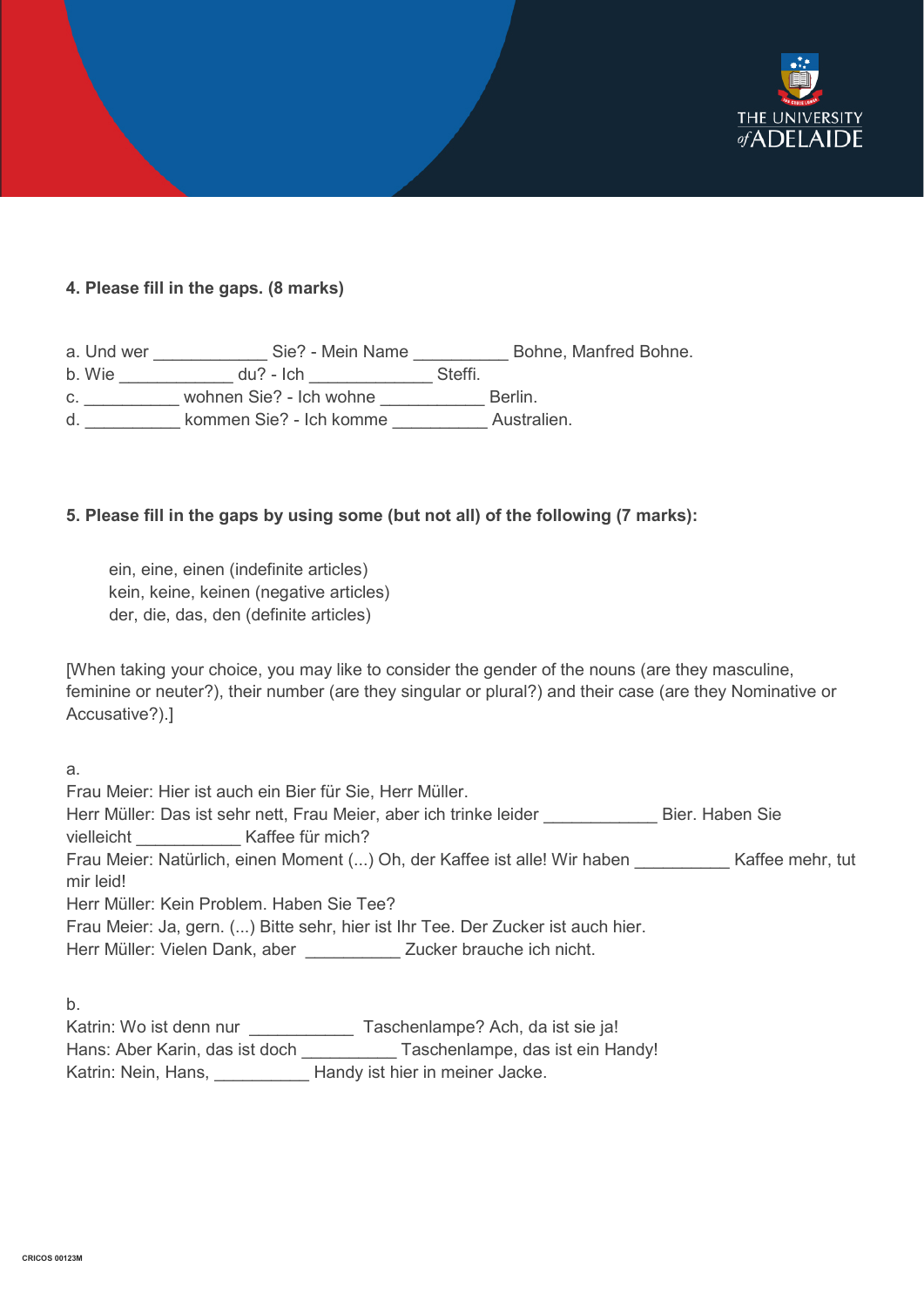

#### **6. Please match the gaps in the text with the pronouns below. (4 marks)**

- a. Und was nehmen \_\_\_\_\_\_\_\_\_\_, meine Dame?
- b. Hier sind deine Kartoffeln, \_\_\_\_\_\_\_\_\_\_ sind ganz frisch.
- c. Ich liebe meinen Hund, \_\_\_\_\_\_\_\_\_\_ ist einfach wunderbar!
- d. Das Mineralwasser trinke ich hier gern, \_\_\_\_\_\_\_\_\_\_\_ ist sehr gesund.
- A. er
- B. es
- C. sie
- D. Sie

#### **7. Which response fits the question? (3 marks)**

- a. Schmeckt Ihre Suppe gut?
- A. Nein, danke, ich bin satt.
- B. Ja, sie ist fantastisch.
- C. Einen Tee, bitte.
- b. Spielen Sie gern Tennis?
- A. Ja, sehr gern.
- B. Sehr gut, danke.
- C. Das bin ich.
- c. Was möchten Sie trinken?
- A. Ich nehme das Hähnchen, bitte.
- B. Ja, das trinke ich.
- C. Ein Bier, bitte.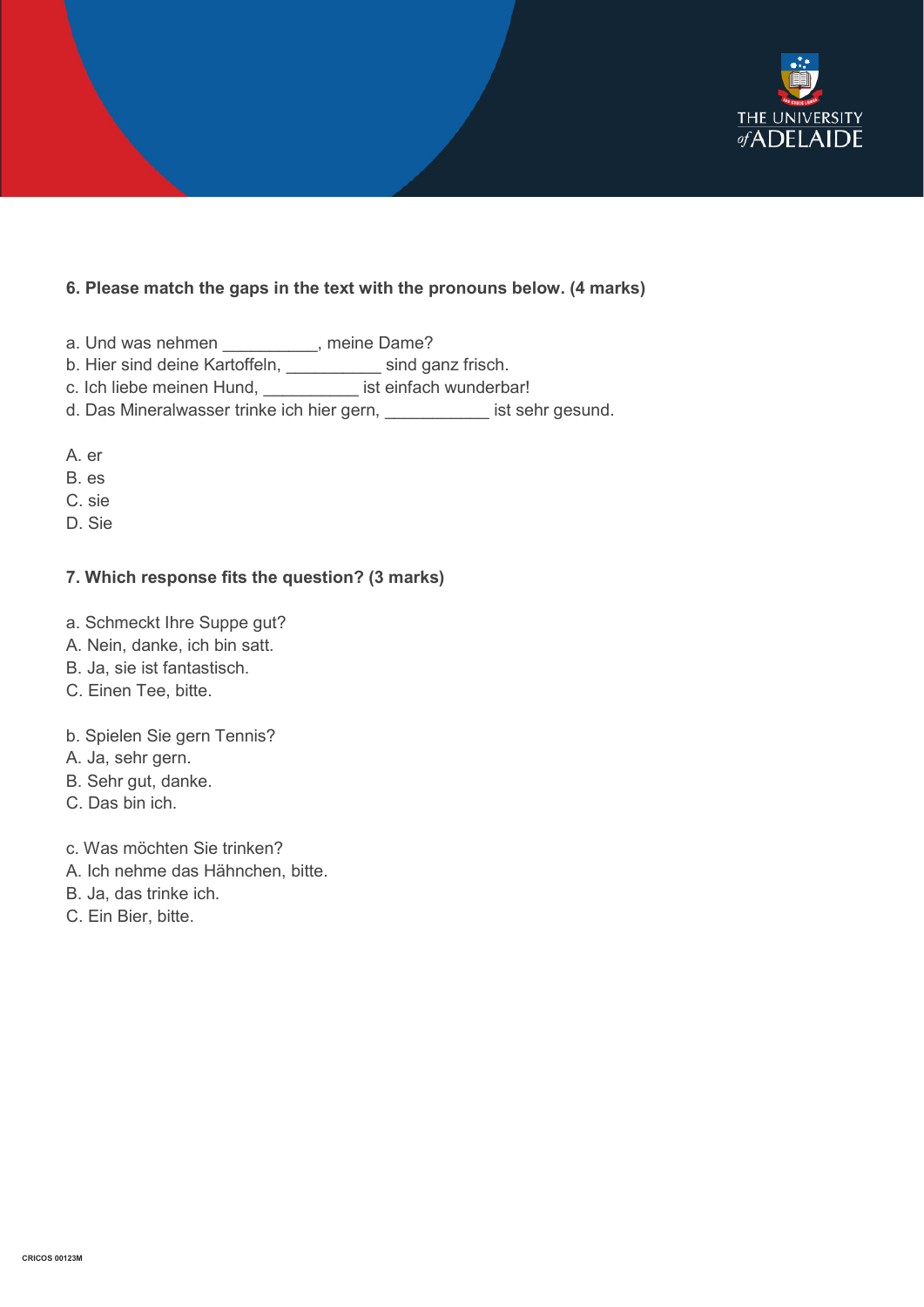

# **8. What time is it? Match the digital times given with their German equivalent. (4 marks)**

- a. 9:45
- b. 10.30
- c. 13:00
- d. 10:15
- A. Es ist Viertel vor zehn
- B. Es ist Viertel nach zehn
- C. Es ist ein Uhr
- D. Es ist halb elf

# **9. Please fill in the gaps with the correct form of an appropriate verb from the list below. Please be aware that these verbs can be irregular. (5 marks)**

essen (2x) fahren sprechen (2x)

Sabine: Oh, Jörg, die Speisekarte ist auf Französisch!! Aber du Französisch, oder? Du doch oft mit dem Auto nach Frankreich. Jörg: Ich \_\_\_\_\_\_\_\_\_\_\_\_\_ leider nicht so gut Französisch. Aber sehen wir mal... Ah, hier! Ich \_\_\_\_\_\_\_\_\_\_\_\_\_ die Zwiebelsuppe. Und du? Was \_\_\_\_\_\_\_\_\_\_\_\_ du? Sabine: Au ja, das ist gut, die nehme ich auch!